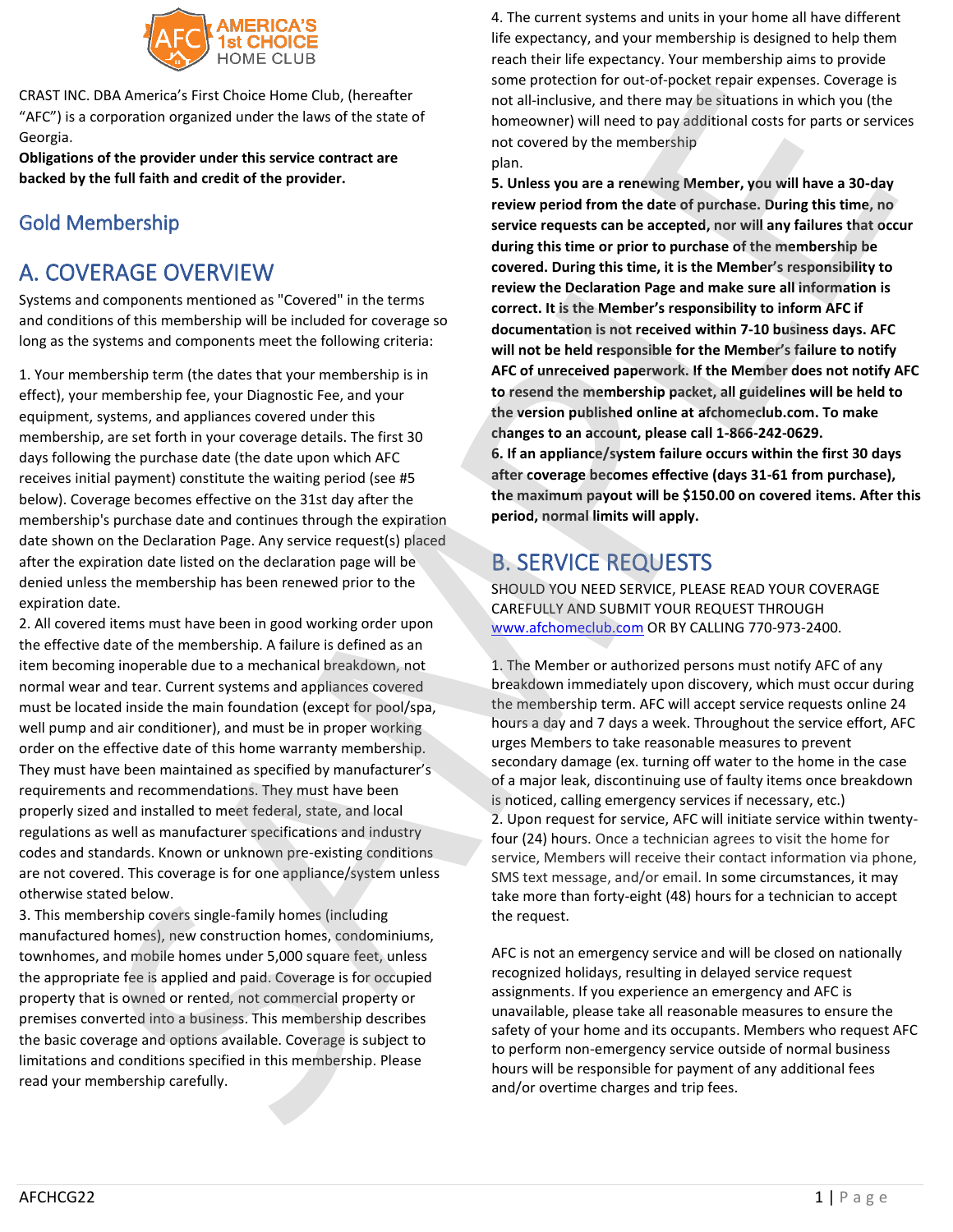2.1 The Member will be responsible for the Diagnostic Fee (sometimes called a service fee), which is listed on the membership Declaration Page. The Diagnostic Fee applies to each item inspected by an AFC-approved technician and is payable directly to AFC or the technician.

3. AFC has the sole and absolute right to select the technician to perform the service. AFC will not reimburse for services performed without prior approval and service-request-number verification. 4. AFC requires the make, model, and serial number located on the appliance/system prior to service. In some cases, this can be found on the inspection report. If the technician is not able to locate such information or it is no longer visible, AFC will not accept a request on said appliance or system. It will not be a covered item.

4.1 Some appliance/system brands require "factory-certified technicians;" in these cases, AFC cannot be held liable for possible delays in service or diagnosis.

# C. COVERED ITEMS

### Appliances

**AFC will pay up to \$3,000 per item per membership term for access, diagnosis, repair, or replacement with the like value of item currently in the home unless otherwise stated in the item's specific terms or in the Limitations of Liability section below.** NOTE: AFC shows examples of "not-covered" components to assist with your understanding of this membership; examples are not exhaustive. It is important to review Limitations of Liability below and any optional coverage items on your declaration page.

### **1. OVEN/RANGE/COOKTOP (Gas or Electric; Built-In or Freestanding)**

**COVERED:** All components and parts. Double ovens that share parts are both covered, but double ovens that do not share parts require an additional fee for coverage. NOTE: AFC will pay up to \$150.00 for the range exhaust.

### **2. CLOTHES DRYER**

**COVERED:** All components and parts.

### **3. CLOTHES WASHER**

**COVERED:** All components and parts.

**4. DISHWASHER COVERED:** All components and parts.

#### **5. KITCHEN REFRIGERATOR**

**COVERED:** All components and parts.

### **6. GARBAGE DISPOSAL**

**COVERED:** All components and parts. NOTE: AFC will pay up to \$150.00 per membership term.

### **6. GARAGE DOOR OPENER**

**COVERED:** All components and parts of 2 units. **NOT COVERED:** Door or door track assembly. NOTE: AFC will pay up to \$500.00 per membership term.

### **NOT COVERED ITEMS ON APPLIANCES:** Portable units,

countertop units, insulation, doors, glass, handles, refrigerator water lines, ice crushers, beverage dispensers, plastic mini tubs, baskets, drums, venting, damage to clothing, overloading, removable parts that do not affect the functionality of the equipment such as racks, shelves, etc. Refrigerant recapture, reclaim, or disposal are also not covered.

### Systems

**AIR CONDITIONING AND HEATING NOTE: Coverage applies to one (1) main source of air conditioning and one (1) main source of heating. Coverage applies to up to 5 (five) ton capacity, electric units below 21 SEER, and designed for residential use. Coverage applies to ducted units only. For HVAC Systems 5 years or older, AFC will use a guide for a prorated amount based on Age. This amount will be based on units comparable to the unit in the home at the time of the service request.**

NOTE: AFC will pay up to \$150.00 aggregate for code upgrades or modifications per membership term.

### **1. AIR CONDITIONING AND HEATING SYSTEM**

**COVERED:** Thermostats, condenser fan motors, compressors, condensers, coils, capacitors, relays, contactors, pressure switch, thermistor, transformers, defrost boards, blower motors, condenser fan motors, inducer motors, heating elements, igniters, ignition module, burner assembly, thermocouple.

**NOT COVERED:** Window units, portable units, chiller systems and components, geothermal components, oil-based boiler systems, solar heating systems, fireplaces and key valves, radiant cable heat, heat lamps, humidifiers, outside or underground piping, standard or electronic filters, computerized HVAC management systems or zoned controllers, flues and vents, roof jacks or stands, condenser casings, non-ducted wall units, condensate pans, condensate line stoppages, pad or pad frames, automatic or manual dampers, refrigerant recapture and disposal, and air conditioning with improperly sized systems, hard-start kits, heat exchangers, maintenance. Note that the two states in the two states in the two states in the two states in the two states in the two states in the two states in the two states in the two states in the two states in the two states in the two states Controlled the internal of the technique of the state of the state of the state of the state of the state of the state of the state of the state of the state of the state of the state of the state of the state of the state

NOTE: AFC will pay up to \$25.00 per pound for refrigerant, limited to 10 lbs. per occurrence and one occurrence per membership term. Members are responsible for payment of any costs more than \$25.00 per pound.

NOTE: Standard thermostat shall not exceed cost of \$80.00. Limited to one thermostat per membership term.

### **2. DUCTWORK**

**COVERED:** All standard ductwork throughout the residence, attachments to HVAC units.

**NOT COVERED:** Improperly sized ductwork/duct system, crushed ductwork.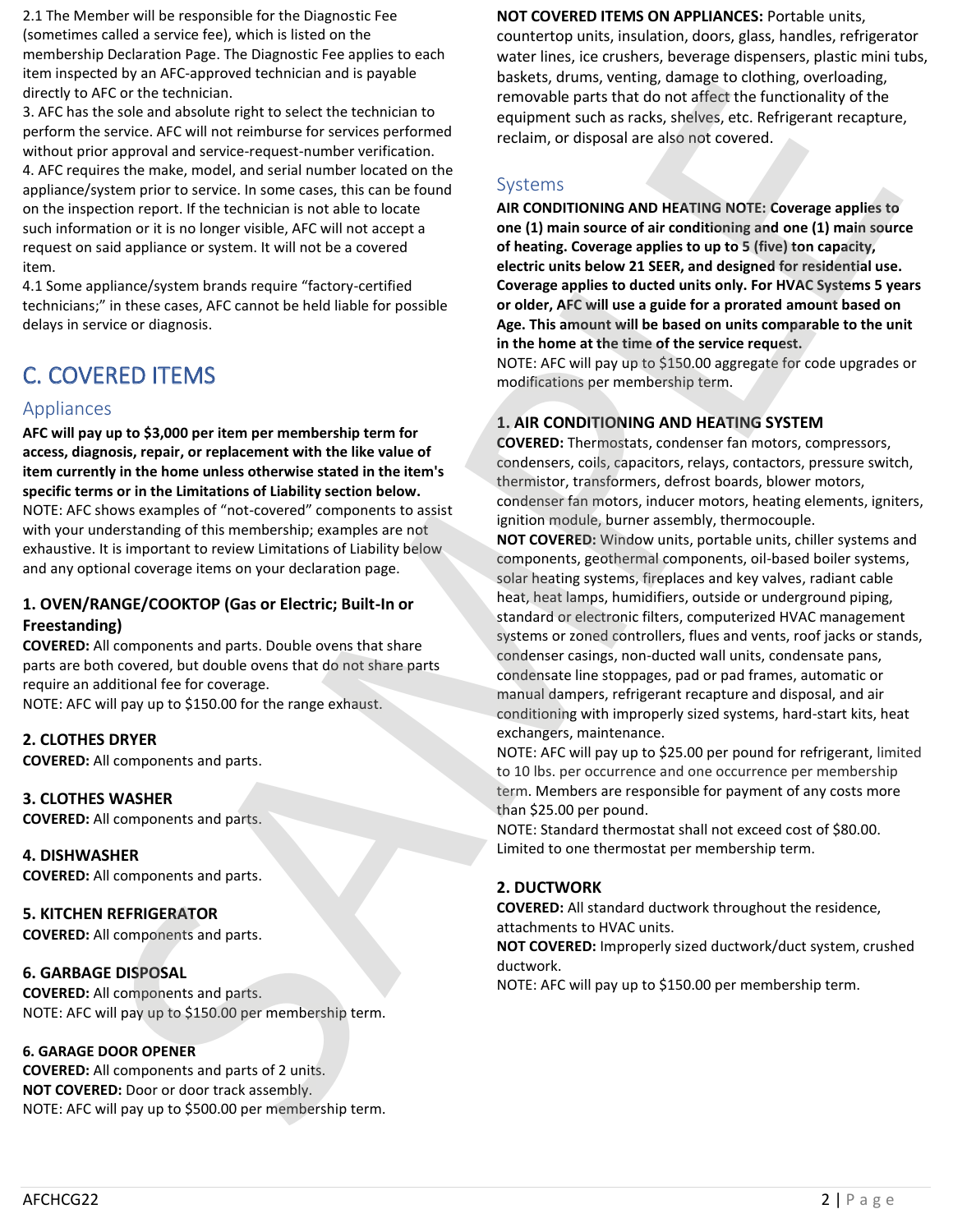### **3. WATER HEATER (Gas and/or Electric)**

**COVERED:** Gas or electric water heaters up to 75 gallons, including tankless water heaters, thermostat assembly parts and components, heating elements burner assembly, gas valve, drain valve, relief valve, circulating pump.

**NOT COVERED:** Solar water heaters and associated components and plumbing, vents, flues, storage or expansion tanks, noise caused by sediment, corrosion, drip pans, multi-valve manifolds, water heater pump attachment.

NOTE: AFC will pay up to \$1,000.00 per membership term.

### **4. INTERIOR ELECTRICAL**

**COVERED:** Interior wiring, panel and sub-panels, circuit breakers. **NOT COVERED:** Low-voltage wiring, DC wiring, circuit overload, inadequate wiring, aluminum wiring, faceplates, fixtures, switches, wire tracing, power outages, troubleshooting, modifications, code violations.

NOTE: AFC will pay up to \$500.00 per membership term.

### **5. PLUMBING SYSTEMS**

**COVERED:** Visible interior leaks and breaks of water supply pipes, drain, vent, and waste lines; dishwasher supply line; toilet tanks/bowls (replaced with white builder's grade as necessary); toilet wax ring seals; flush valve; refill tube; ballcock; flapper; fill valve; overflow tube; diverter angle stops; hose bibs; p traps. AFC will provide access to plumbing systems through unobstructed walls, ceilings, or floors, and will cover up to \$250.00 to return the access opening to a rough finish condition—this amount will be deducted from the plumbing limit.

**NOT COVERED:** Piping failure or stoppage which includes collapsed piping, freezing or damage from roots; foreign objects; gas leaks; slab leaks; polybutylene, quest, or galvanized plumbing and drains; flange; valves; bathtubs; shower enclosures and glass; base pans; sinks; toilet lids and seats; cracks; whirlpool jets and control panel; water softeners; pressure regulators; inadequate or excessive water pressure; leak searches; inaccessible cleanouts or cost of installing cleanouts; faucet installation; hydro jetting; camera snaking. wolve, coinciding turns, and we compute the same of the same of the same of the same of the same of the same of the same of the same of the same of the same of the same of the same of the same of the same of the same of t

NOTE: Total aggregate amount for above coverage is \$500.00

# OPTIONAL COVERAGE

**Unless the Declaration Page indicates that one or more of the following optional coverage item(s) was purchased, the following components are not included for coverage under this membership.** Only one unit of each appliance/system is covered unless otherwise listed. Optional coverage may be purchased up to 30 days after the beginning of the membership without an inspection, with a new 30-day waiting period from the date at which the optional coverage item was purchased. After the 30<sup>th</sup> day, optional coverage may be purchased once an inspection is performed (at Member's expense) and the inspection results are approved by AFC. Optional coverage, regardless of date of purchase, will continue only through the membership term. when the case of the control of the control of the control of the case of the control of the control of the control of the control of the control of the control of the control of the control of the control of the control

### **1. IN-GROUND POOL/SPA EQUIPMENT (Saltwater/Chlorinated)**

**COVERED**: Both the in-ground pool and spa equipment are covered if they use common equipment. If they have separate pump and filtration systems, then only one is covered unless an additional fee is paid. Coverage applies to accessible working components and parts of the pumping system: main pool pump, primary heater, motor, gaskets, blower, timer, valves (limited to back flush, actuator, check, 2-way, and 3 way valves), relays and switches, pool sweep motor and booster pump, above-ground plumbing pipes and wiring that are associated with primary pump and filter.

**NOT COVERED**: Filters, saltwater filtration/osmosis, salt water components, control panels, electronic boards, lights and solar equipment, liners, maintenance, housing and related equipment, structural defects, inadequate pressure, jets, ornamental fountains, waterfalls, and their pumping systems, above-ground/portable pools or spas built into decking. NOTE: AFC will pay up to \$500.00 per membership term.

### **2. WELL PUMP (Main Source of Water to the Home)**

**COVERED**: Pump, drive coupling and cap, air volume control, flow kit control, foot valves, torque arrestor.

**NOT COVERED**: Holding or storage tanks, digging, locating pump, pump retrieval, re-drilling of wells, well casings, pressure tanks, pressure switches and gauges, check valve, relief valve, drop pipe, piping or electrical lines leading to or connecting pressure tank and main dwelling (including wiring from control box to the pump), booster pumps, well pump and components for geothermal or water source heat pumps. NOTE: AFC will cover up to \$500.00 per membership term.

### **3. SUMP PUMP**

**COVERED**: Sump pump for groundwater that is permanently installed within the foundation of the home or attached garage.

**NOT-COVERED**: Grey water, sewage ejector pumps, portable pumps, backflow preventers, check valves, piping

NOTE: AFC will pay up to \$500.00 per membership term.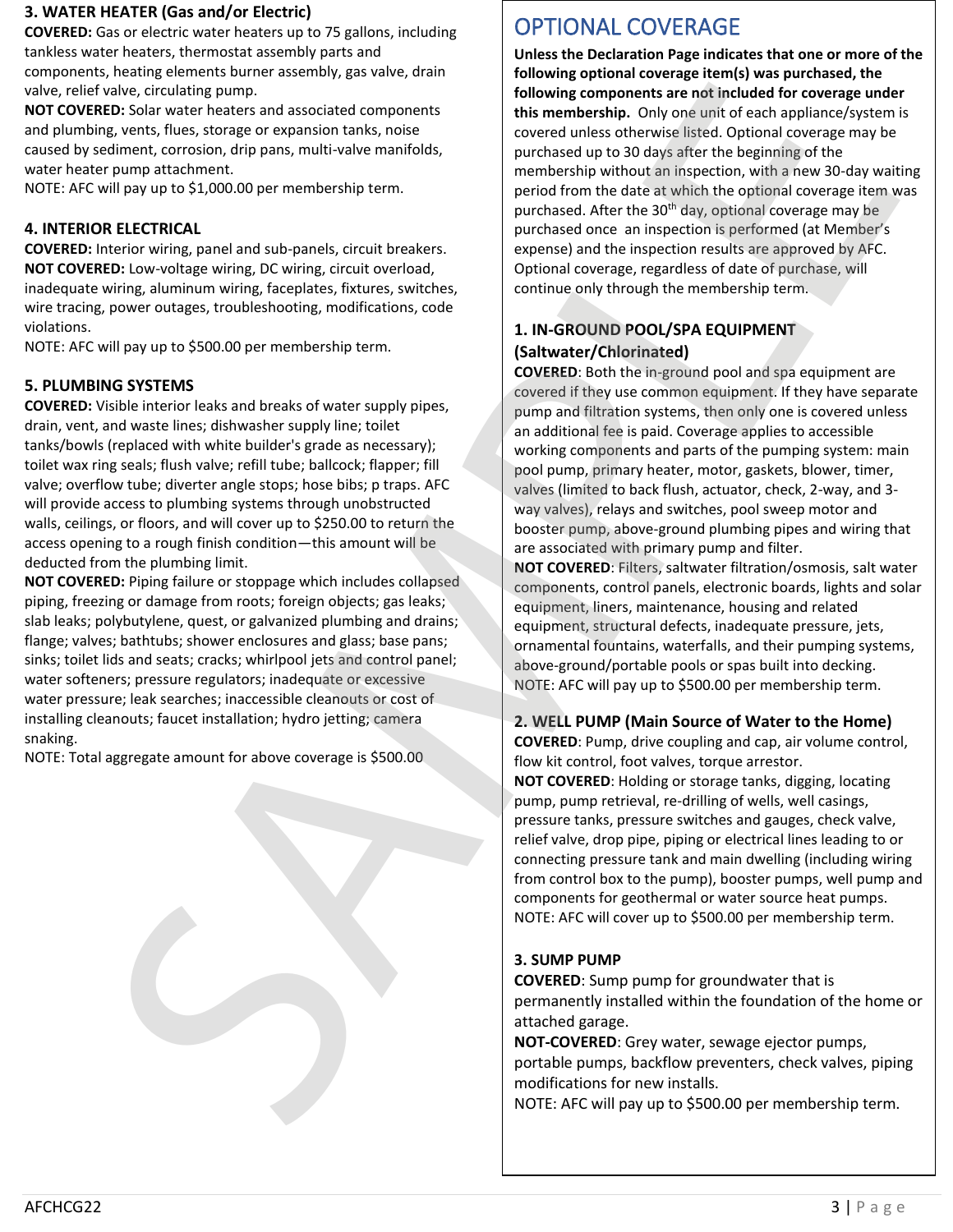### **4. CENTRAL VACUUM**

**COVERED**: All mechanical system components and parts. **NOT COVERED**: Accessories or hoses, removable attachments, clogged pipes and maintenance related breakdowns. AFC is not responsible for the cost of gaining access to or closing access from the floor or walls either to locate the cause of malfunction or to affect repair or replacement. NOTE: AFC will pay up to \$150.00 per membership term.

### **5. STAND ALONE FREEZER**

**COVERED**: All parts and components that affect the operation of the unit.

**NOT COVERED**: Ice makers, crushers, dispensers or related equipment; internal shell; racks, shelves, or glass displays; lights; knobs, caps or dials; condensation pans; clogged drains or lines; grates; food spoilage; freon; disposal and recapture of freon; door seals or gaskets; door hinges or handles. NOTE: AFC will pay up to \$500.00 per membership term. clogged<br>
not res<br>
access <sup>1</sup><br>
malfun<br>
NOTE:<br> **5. STAI**<br>
COVERI<br>
of the L<br>
of the L<br>
NOT CC<br>
equipm<br>
lights; k<br>
or lines<br>
freen; (<br>
NOTE:<br>
6. SEC<br>
COVERI<br>
NOTE:<br>
AOTE:<br>
T. DOL<br>
TOT COVERI<br>
a doubl<br>
NOTE:<br>
7. DOL<br>
DOTE:<br>
7.

#### **6. SECOND REFRIGERATOR**

**COVERED:** All components and parts.

**NOT COVERED**: Insulation; doors; refrigerator water lines; removable parts; ice crushers; beverage dispensers; refrigerant recapture, reclaim or disposal; ice maker unless additional fee is paid and item is listed in additional coverage on declaration page.

NOTE: AFC will pay up to \$500.00 per membership term.

#### **7. DOUBLE OVEN**

**COVERED:** All components and parts, for the second portion of a double oven.

**NOT COVERED:** insulation, doors, glass, handles, removable parts that do not affect the functionality of the equipment such as racks, shelves, etc.

### **8. SEPTIC SYSTEM**

**COVERED**: Sewage ejector pump, jet pump, aerobic pump. **NOT COVERED**: Tank, line from house, leach lines, field lines, lateral lines, tile fields and leach beds, insufficient capacity, clean out, pumping, grinder pump.

NOTE: AFC will pay up to \$500.00 per membership term.

#### **9. HOT WATER DISPENSER**

**COVERED**: All components and parts.

**NOT COVERED**: Rust, mold, corrosion, leaks or breaks of any kind.

NOTE: AFC will pay up to \$150.00 per membership term.

#### **10. ROOF LEAK REPAIR (Single-family homes only) COVERED**: Roof leaks.

**NOT COVERED:** Porches, patios, cracked or missing material, metal roofs, eco-roofs; camwood shakes, masonite shingles, gutters, downspouts, items penetrating the roof (such as skylights, chimneys, and vents), roof-mounted installations (such as solar panels) and leaks associated with their attachments to the roof.

NOTE: AFC will not dispatch a roofer to the property. You have the right to obtain your own roofer and submit the invoice for

NOTE: AFC will pay up to \$250.00 per membership term.

## D. LIMITATIONS OF LIABILITY

- 1. The following are not covered during the membership term: (i) malfunction or improper operation due to rust or corrosion of any system or appliance, (ii) collapsed ductwork, (iii) known or unknown pre-existing conditions.
- 2. AFC does not cover secondary damage from a non-covered item. If failure of a covered part is caused by the malfunction of a non-covered item, the resulting damage will not be approved or included for coverage.
- 3. AFC is not responsible for the repair of cosmetic defects or the performance of routine maintenance.
- 4. Electronic or computerized energy management systems, lighting and appliance management systems, or solar components and equipment are not covered.
- 5. AFC is not liable for service involving hazardous or toxic materials including, but not limited to: mold, carbon monoxide, lead paint, or asbestos, nor costs or expenses associated with the recovery, recycling, reclaiming or disposal of refrigerant. AFC is not liable for any failure to obtain timely service due to conditions beyond its control, including, but not limited to, labor difficulties or delays in obtaining parts or equipment.
- 6. If the membership is financed and the service request exceeds the total amount currently paid, the Member must pay the remaining balance before repairs can proceed. If monthly payments for the membership are past due, the Member will be subject to a \$10.00 late fee. If the membership is cancelled, the Member is responsible for the total amount of claims paid by AFC, and this amount will be deducted from any refund.
- 7. AFC is not liable for repair of conditions caused by use of the self-cleaning function on any oven, chemical or sedimentary build-up, rust or corrosion, mildew, mold, misuse or abuse, failure to clean or maintain as specified by the equipment manufacturer, missing parts, structural changes, fire, freezing, electrical failure, electrical shorts or power surge, water damage, lightning, mud, earthquake, soil movement, soil settlement, settling of home, storms, accidents, pest damage, acts of God, or failure due to excessive or inadequate water pressure. s and material of the state of the state of the state of the state of the state of the state of the state of the state of the state of the state of the state of the state of the state of the state of the state of the state
	- 8. AFC is not liable for repairs related to costs of construction, carpentry or other incidental costs associated with alterations or modifications of appliances, components, or installation of different equipment or systems. AFC is not responsible for providing upgrades, components, parts, or equipment required due to the incompatibility of the existing equipment with the replacement system, appliance or component/part, including but not limited to efficiency as mandated by federal, state, or local governments.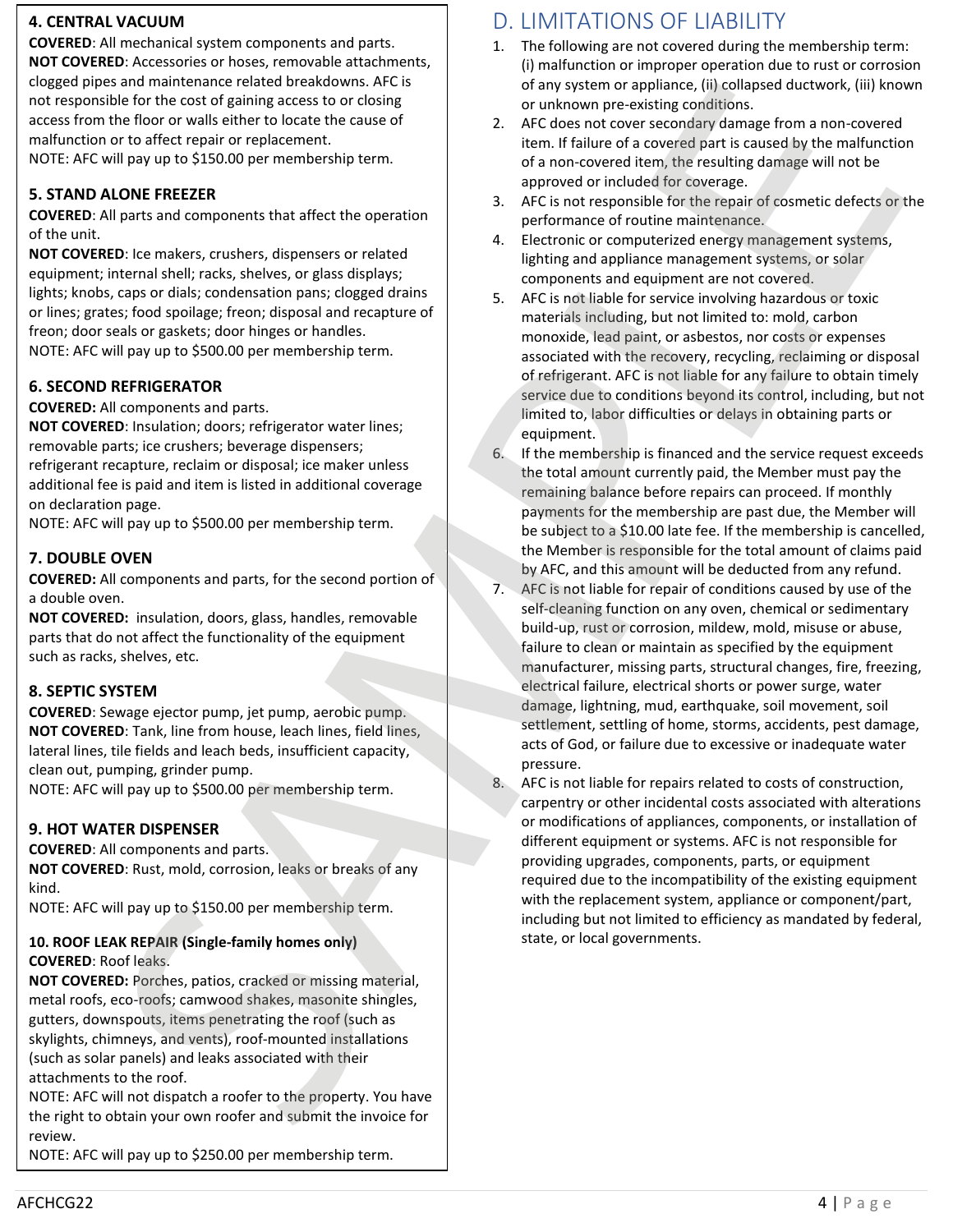### MAINTENANCE

- 1. AFC is not liable for normal or routine maintenance or failure to perform normal or routine maintenance. Before accepting a service request on a HVAC system or tankless water heater, AFC requires a prior annual maintenance record from a licensed technician (often called a "check-up") showing no suggested or required repairs. Annual is defined as occurring within 12 calendar months of the service request. In order to receive service on the HVAC or tankless water heater unit when a failure is discovered during annual maintenance, the Member must provide a previous maintenance record from within the last 12 months that shows no suggested or required repairs.
- 2. AFC is not liable for repairs caused by misuse, abuse, or failure to maintain manufacturer's specified maintenance for items such as, but not limited to: coil cleaning, filtration changes, water heater flushing, consumable component replacement, proper refrigerant levels, or lubrication. This membership does not cover cleaning of any parts or equipment.

## REAL ESTATE TRANSACTIONS

For plans purchased through a real estate transaction, coverage becomes effective on the day specified on your declaration page and continues through the elected date shown, though limitations and conditions apply:

- 1. Payment must be received within 14 days of closing. If payment is not received within that time, coverage will begin on the date payment was received.
- 2. If a home inspection was not performed on the residence prior to purchase, coverage will be 30 days after the purchase date on the declaration page.
- 3. To waive the initial 30-day waiting period, the Member must provide an inspection report to AFC. This report must reflect that the items included in the coverage were inspected and are in good working condition, with no further recommendations, inspections, or repairs by a separate technician suggested for the coverage to apply. No preexisting conditions will be accepted.
- 4. In the event a claim is filed within the first 30 days of coverage, the maximum payout will be \$150.00 on covered items. After this period, normal limits will apply.

## ACCESS AND CLOSING

- 1. AFC is not responsible for providing access to or closing access from any covered item which is concrete-encased or otherwise obstructed or inaccessible.
- 2. AFC shall not be responsible for payment of the cost to remove and replace any built-in appliances, cabinets, floor coverings, or other obstructions impeding access to walls, ceilings, and/or floors.

## DISPOSAL

1. Members may be charged an additional fee by the technician to dispose of an old appliance, system, or component, including but not limited to the following items: condensing units, evaporator coils, compressors, capacitors, refrigerators, freezers, water heaters, and any system or appliance which contains dangerous or hazardous materials.

## DETERMINING VALUE OF SYSTEMS OR APPLIANCES

- **1.** Appliances and systems, being mechanical, lose value as they age, and the cost of repair may exceed the value of the system or appliance. In these cases, the following guidelines
	- will be implemented to provide a replacement allowance: For appliances, water heater, HVAC systems, and optional coverage items 5 years or older, AFC will use a guide for a prorated amount based on age. Proof of purchase in the form of a receipt is required before the replacement allowance will be paid for any new HVAC system or appliance. All receipts for Reimbursement must be received before the Membership Expiration Date to be Reimbursed.
- 2. AFC has the sole right to determine whether a covered system or appliance will be repaired or replaced based on value. AFC is responsible for replacement value evaluation, which is based on equipment of similar features, capacity, and efficiency, but not based on matching dimensions, brand, or color.
- 3. AFC is not responsible for upgrades, components, parts, or equipment required due to the incompatibility of the existing equipment with the replacement system, appliance, component, or part thereof as well as new types of chemical or material utilized to run the replacement equipment including, but not limited to, differences in technology, refrigerant requirements, or efficiency as mandated by federal, state, or local governments. If parts are no longer available, AFC will offer cash payment in the amount of the average cost of both parts and labor of the covered repair. When parts are available, AFC will pay for covered parts in addition to the average labor costs for the Member's area. AFC reserves the right to locate parts at any time. For the membership term, AFC is not liable for replacement of entire systems or appliances due to obsolete, discontinued, or unavailable parts. However, AFC will provide reimbursement for the costs of those parts determined by reasonable allowance for the fair value of like parts. AFC reserves the right to rebuild a part or component or replace with a rebuilt part or component. Facebook of the conservation of the state of the state of the state of the state of the state of the state of the state of the state of the state of the state of the state of the state of the state of the state of the sta Highest on the specific state and the specific state and the specific state is the specific state and the specific state and the specific state and the specific state is the specific state is the specific state is the spe

## COMMERCIAL AND PROFESSIONAL GRADE EQUIPMENT

- 1. AFC is not liable for the repair or replacement of equipment, systems, or appliances that are commercial grade.
- 2. AFC shall pay no more than \$1000.00 in aggregate for professional series appliances or like appliances including, but not limited to brands such as Sub Zero, Viking, Wolf, Bosch, Cove, Dacor, Gaggenau, Miele, Fisher and Paykel, etc.

## AFC RIGHTS

- 1. A service technician will not be assigned when the coverage for the given item is limited to \$250.00 or less. In these instances, AFC may offer a buyout for the covered amount.
- 2. AFC reserves the right to obtain a second opinion at its own expense. Members have the right to receive a second opinion choosing. If the Member does not agree with the first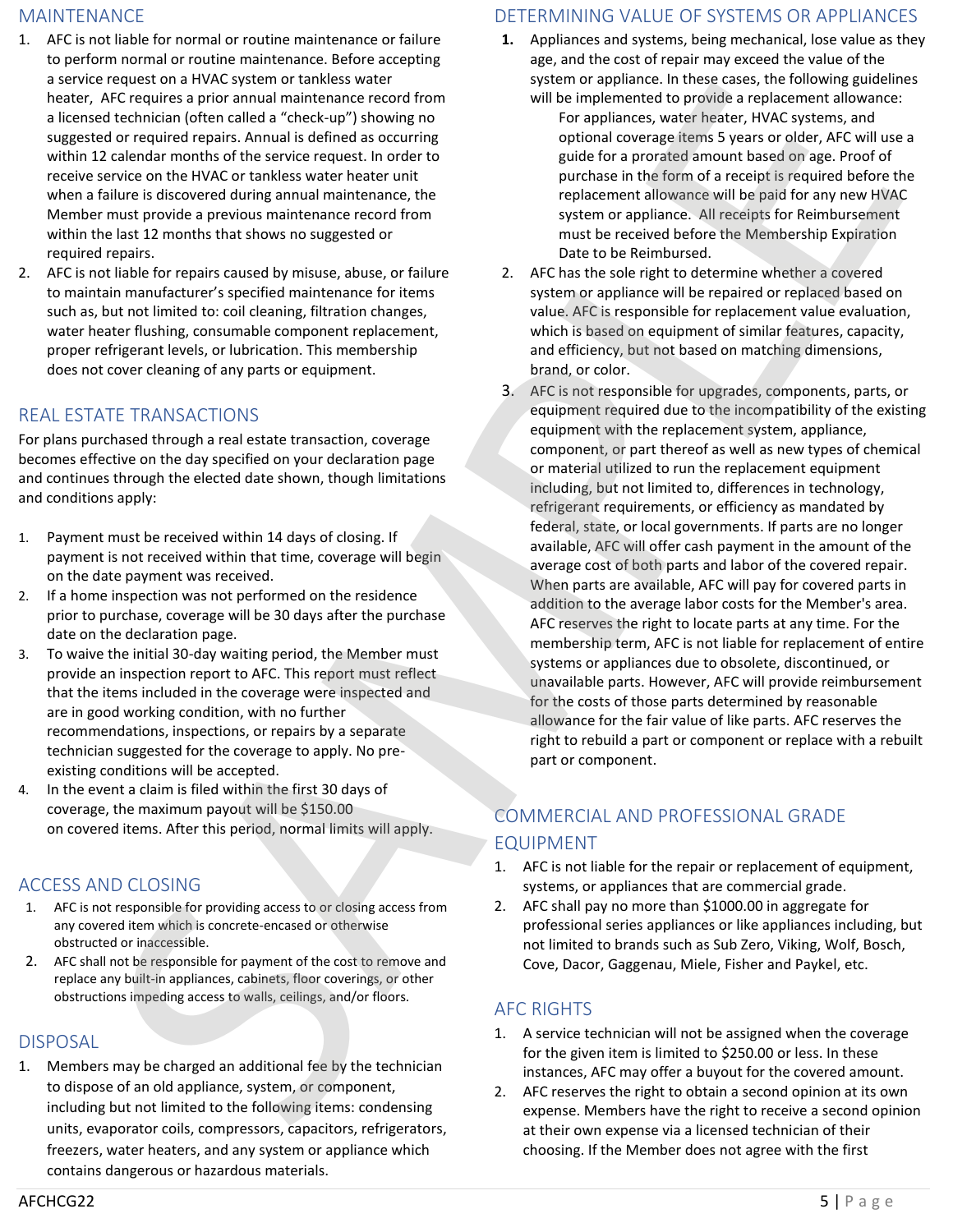technical assessment, the Member may submit his/her new technician's assessment in writing directly to AFC for review.

3. AFC reserves the right to offer a cash buyout in lieu of repair or replacement in the amount of AFC's actual cost (which at times may be less than retail) to repair or replace any covered system, component, or appliance. All items in the home begin to apply to the depreciation schedule at 5 years of age. Members have the right to request a copy of the depreciation schedule at any time during the membership term or during the 30-day waiting period. Members may also review the sample value of their equipment at

https://www.claimspages.com/tools/depreciation/

- AFC's responsibility for repairs and/or replacement will never exceed the fair market value of the unit, in total, per the depreciation schedule. If the current fair market value of the unit exceeds the maximum payout limit per the coverage listed above, AFC will not allocate more than the specified limit per item, per membership.
- If the cost of repair exceeds the current value of the unit per the depreciation schedule, AFC has the right to offer the remaining value to the member in a cash buyout option, instead of performing the repair.
- Cash in lieu must be confirmed by the Member within the membership term for funds to be released.
- 4. **Manufacturer's warranty, recall, or defects:** If a failure arises on any unit that has been recalled, is defective, or is under warranty per the manufacturer, the Member is responsible for service. A manufacturer warranty is a guarantee that the manufacturer will stand behind the unit they produced. They must represent and claim the repair/replacement. Once the manufacturer warranty expires, AFC is able to cover this unit. AFC will not be held responsible for any costs of parts or labor associated with a manufacturer warranty; all manufacturercovered repairs will go through the manufacturer's service process. In this case, the product manufacturer must be contacted for service.
- 5. AFC will not pay for repairs or replacement of any covered systems or appliances that are inoperable because of known or unknown pre-existing conditions, long-term failures, deficiencies and/or defects.
- 6. AFC is not liable for negligence or other conduct of the technician, nor is AFC an insurer of technician's performance. By entering an AFC membership, the Member agrees that AFC is not liable for consequential, incidental, indirect, secondary, or punitive damages. The member expressly waives the right to all such damages. The Member's sole remedy under this Agreement is recovery of the cost of the required repair or replacement, whichever is less. The Member further agrees that in no event will AFC's liability exceed \$3,000.00 per membership item for access, diagnosis, and repair or replacement, unless otherwise stated by AFC.
- 7. If AFC approves the Member to obtain their own licensed technician, please be aware:
	- AFC will not reimburse any Member for work done by an unlicensed technician.
	- AFC will not be held responsible for any failure or secondary damage caused by a system or appliance that was repaired or replaced by an unlicensed technician.
- The Member waives all rights to service on the appliance or system that was repaired or replaced by an unlicensed technician.
- If a technician charges a Diagnostic Fee that is greater than the amount stipulated on the Member's Declaration page, AFC will pay up to \$40.00 of the additional expense.
- 8. AFC is not responsible for repairs related to inadequacy, lack of capacity, improper installation, mismatched systems, oversized or undersized equipment, or any modification to the system or appliance.
- 9. AFC reserves the right to send a technician at any time. Sending a technician in no way constitutes responsibility of service from AFC.
- 10. Unless otherwise stated, the aggregated total AFC will pay per membership term is \$10,000.00.

## ARBITRATION AGREEMENT

By agreeing to the Terms, you and AFC agree that all disputes, claims, or controversies between us, or between you and other users, or in any way arising out of relating to this agreement shall be resolved on an individual basis in binding arbitration, as set forth below. By agreeing to arbitrate, you and AFC are each waiving the right to go to court. By agreeing to arbitrate, you and AFC are also agreeing that arbitration will be conducted only on an individual basis, and you and AFC are each waiving the right to bring, to participate in, or to recover relief through any class, collective, coordinated, consolidated, or representative proceedings or any other kind of group, multi-plaintiff, joint, or mass action.

You expressly waive all Service Requests in excess of \$3000.00, and agree that its recovery shall not exceed these amounts. You and AFC agree that any dispute, claim or controversy between you and AFC; or (ii) between you and other users ; or (iii) arising out of or relating to this membership in any way; or (iv) involving the existence, formation, breach, termination, enforcement, interpretation, validity, or scope of this agreement to arbitrate, shall be settled by binding arbitration administered by FairClaims (www.FairClaims.com) and not by a court or jury, in accordance with FairClaims' applicable arbitration rules and procedures effective at the time a claim is made. These rules and procedures are available at www.FairClaims.com. You further agree that judgment on the award rendered by the arbitrator(s) may be entered in any court having jurisdiction thereof. You consent to electronic service of process, with service to be made to the email address we have on record for your account. The loss than retail by repair or spectral particle applies that the proposition of the the responses to the controller than the controller than the controller than the controller than the controller than the controller t

You and AFC agree that if one party refuses to comply with an arbitrator's award and the other party obtains judicial confirmation or enforcement of the arbitrator's award, then the party that refused to comply shall pay the other party the costs, attorney's fees, court fees, and any other fees incurred in obtaining such confirmation or enforcement. Notwithstanding any choice of law or other provision in this membership you and AFC agree and acknowledge that this arbitration agreement evidences a transaction involving interstate commerce and that the Federal Arbitration Act, 9 U.S.C. § 1 et seq. ("FAA"), will govern its interpretation and enforcement and proceedings pursuant thereto. You and AFC agree that the FAA and the arbitration rules of FairClaims shall preempt all state laws to the fullest extent permitted by law.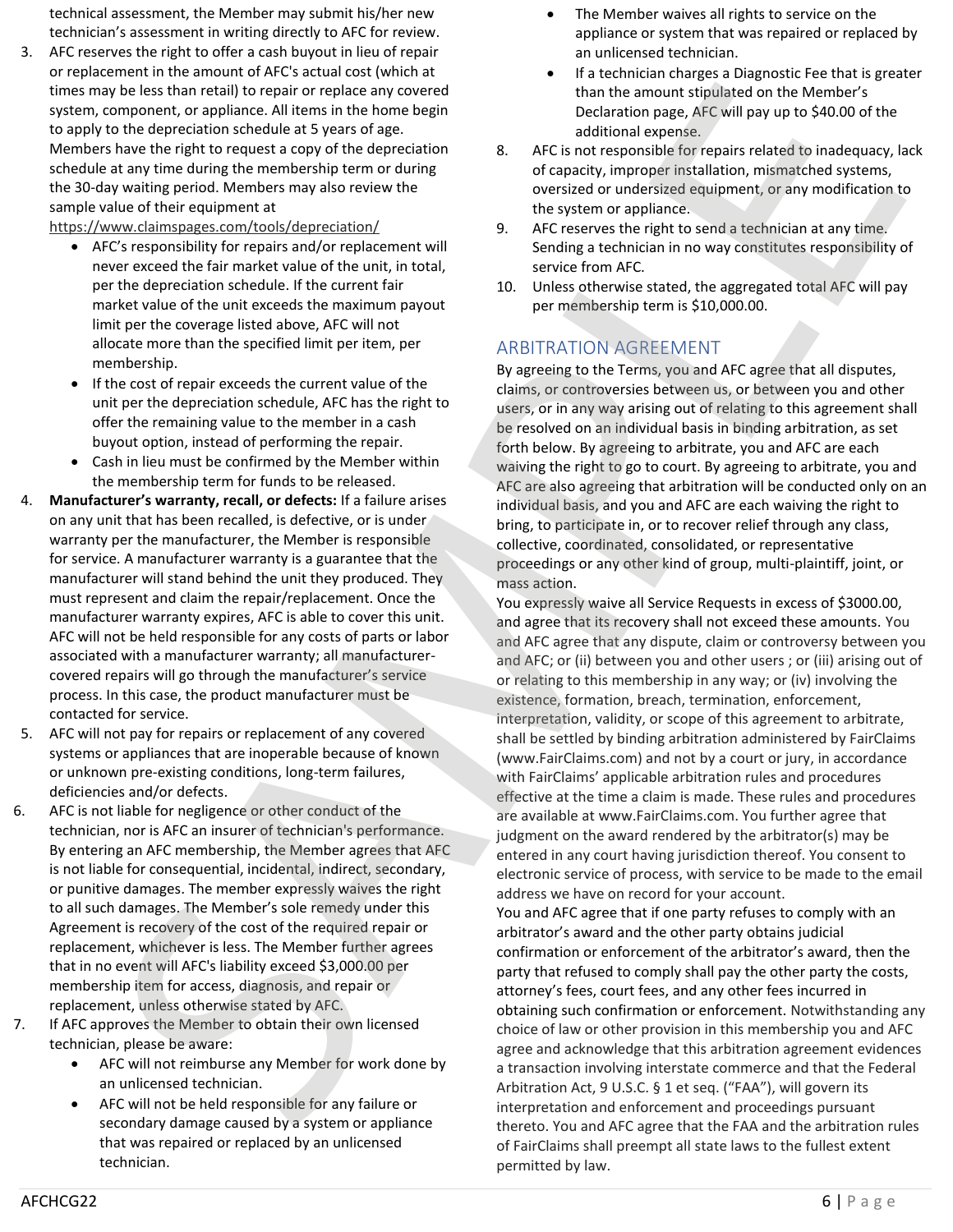*Opt-out of Agreement to Arbitrate*. You can decline this agreement to arbitrate by mailing your request to AFC Home Club 1343 Canton Rd Bldg B Marietta, GA 30066.

## CLASS ACTION WAIVER

**By agreeing to arbitrate, you and AFC are also agreeing that arbitration will be conducted only on an individual basis, and you and AFC are each waiving the right to bring, to participate in, or to recover relief through any class, collective, coordinated, consolidated, or representative proceedings or any other kind of group, multi-plaintiff, joint, or mass action.** You acknowledge and agree that you and AFC are each waiving the right to a trial by jury or to participate as a plaintiff or class member in any purported class action or representative proceeding. Unless both you and AFC otherwise agree in writing, any arbitration will be conducted only on an individual basis and not in a class, collective, consolidated, or representative proceeding. However, you and AFC each retain the right to seek injunctive or other equitable relief in a court of competent jurisdiction to prevent the actual or threatened infringement, misappropriation or violation of a party's copyrights, trademarks, trade secrets, patents or other intellectual property rights. You agree that any and all communications and evidence related to any dispute ultimately resolved by arbitration or mediation with FairClaims arising out of or relating to this membership agreement shall be held and will remain confidential, and that you will not take any action that will harm the reputation of any of the other parties to the arbitration or mediation or AFC, or which would reasonably be expected to lead to unwanted or unfavorable publicity to and of the parties, AFC or other entities involved in or incidental to the arbitration or mediation. You understand that those parties and entities include but are not limited to the claimant, respondent, witnesses, and AFC. CO. WANTER with a state and **AFC** extends the **a** state of the state of the control of the state and **AFC extends the state of the state of the state of the state of the state of the state of the state of the state of the** 

### GOVERNING LAW

This Agreement shall be Governed by and construed in accordance with the Law of the State of Georgia, without regard to its conflicts of Law Rules.

## BUILDING AND ZONING CODE REQUIREMENTS OR VIOLATIONS

(A) AFC will not be held liable for services to meet current requirements of building or zoning codes or to correct code violations, nor will AFC assist with services when permits cannot be obtained. AFC will not pay for the cost to obtain permits. (B) AFC has a limit set forth of \$150.00 as a goodwill to assist with upgrades. This can be used at the members discretion for upgrades.

## MULTIPLE UNITS AND INVESTMENT PROPERTIES

(A) If the membership is for duplex, triplex, or four-plex property, each dwelling within must be covered by an AFC membership for coverage to apply to all units included in the membership, with applicable optional coverage to apply to common systems and appliances. Otherwise, all dwellings within the property will be covered by one AFC membership, and coverage for each individual unit included in the membership will be provided only on the first unit on which AFC offers assistance.

(B) If this membership is for a unit within a multiple unit of 5 or more, then only items contained within the confines of each individual unit are covered. Common systems and appliances are excluded.

(C) Except as otherwise provided in this section, common systems and appliances are excluded.

## TRANSFER OF MEMBERSHIP & RENEWALS

(A) If the covered property is sold during the term of this membership, the Member must notify AFC of the change in ownership and submit the name of the new Owner by filling out a transfer request form to transfer coverage to the new Owner. (B) The Member may transfer this membership to a new Owner at any time. There is a \$50.00 fee to transfer membership. Once the transfer is confirmed, the new Member will be subject to the most current updated terms, which will be sent to the new Member and will reflect with their membership number. Any monetary amount used of the limits by the prior Owner will apply to the new Owner of the property.

(C) This membership may be renewed at the option of AFC and where permitted by state law. AFC has the sole discretion to decide whether membership will be renewed.

(D) All membership terms are renewed automatically 30 days prior to the membership expiration date unless cancelled before that period by AFC or the Member. Payment information provided initially will be used for all renewals unless the Member provides new information prior to payment date. Coverage ends in the event of non-payment. Renewed memberships do not feature a 30-day, 100% money-back-guarantee review period, nor do they feature a waiting period.

(E) If a system or appliance was subject to the Cash Buyout option during the current membership, AFC will not include coverage on the same item upon renewal. If the Member purchased a new item after the Cash Buyout was concluded, AFC will include coverage for the renewal term, i.e. 1-3 years, as long as the receipt has been submitted and confirmed.

## **CANCELLATION**

### **THIS IS NOT A MEMBERSHIP OF INSURANCE.**

This membership shall be non-cancelable by AFC except for:

(1) Nonpayment of membership fees; Failure to make payment of initial or monthly payment;

If the membership is cancelled for non-payment, no refund is due. (2) Nonpayment of Diagnostic Fee, as stated in Section III; (3) If the Member threatens; threatens to harm; uses threatening language; makes an AFC agent fear for their safety or wellbeing; harms an AFC agent (not limited to salespersons, service representatives, or technicians); or uses discriminatory language based on race, sex, religion, creed, or sexual orientation. The Member will be notified of this termination in writing/email within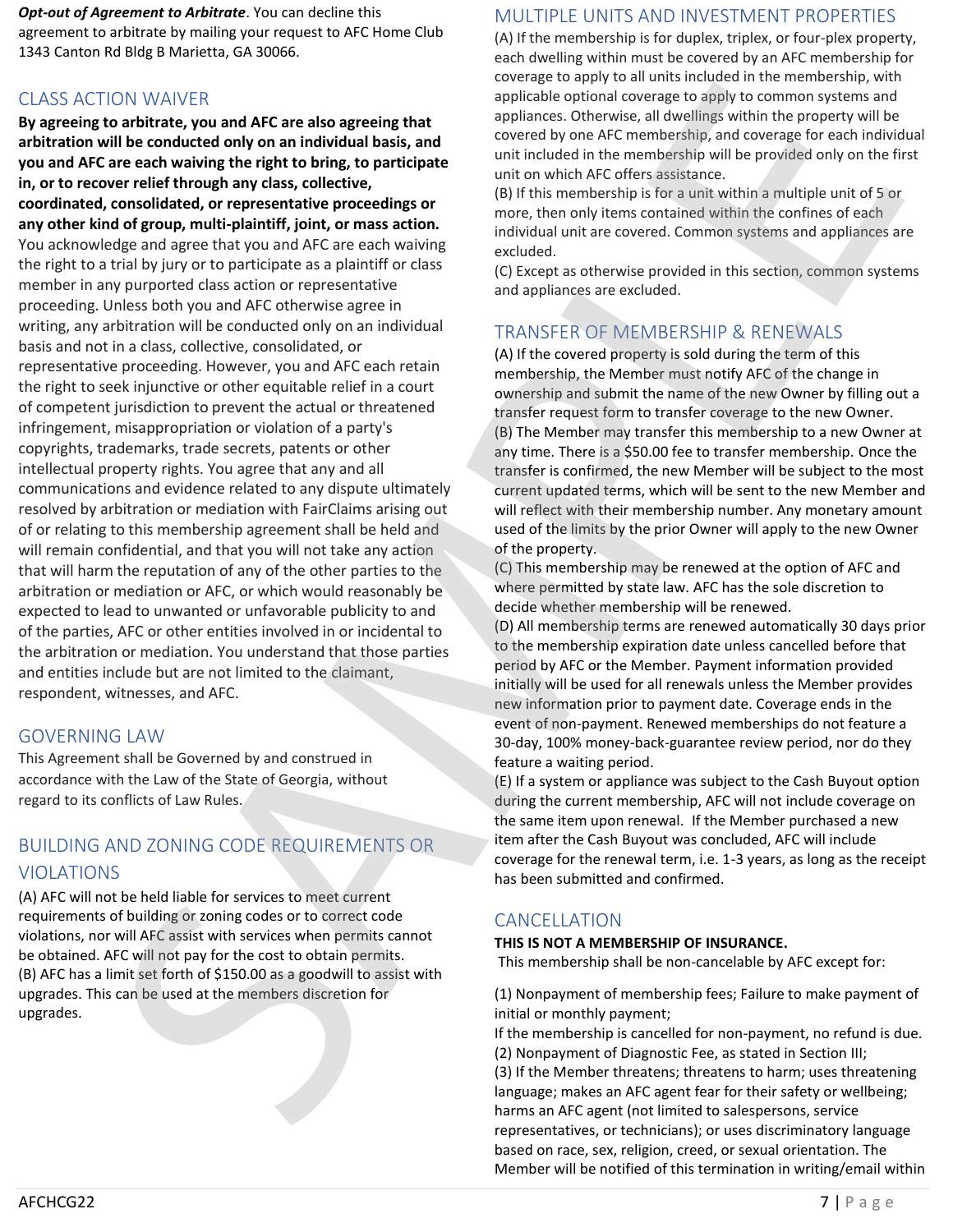7-14 calendar days or the action. Any services paid shall be deducted from any refund due.

(4) Fraud or misrepresentation of facts material by the Member to the Issuance of this membership;

(5) Mutual agreement of AFC and the Member. New Members may cancel within the first 30 days of the purchase date for a refund of the paid membership. If canceled after 30 days, the Member shall be entitled to a pro rata refund of the paid membership from the date the Cancellation is received in writing, less any service request(s) paid by AFC and time used in the membership.

No membership shall be reinstated once a signed cancellation requested is received by AFC. Prorated refunds are assessed by the number of days that have elapsed since the purchase date of the membership. All refunds will be returned to the original payment method used. After the initial 30-day waiting period, a \$75.00 Cancellation Fee applies.

(6) AFC reserves the right, in its sole discretion, to refund the full membership cost in full, including the fee paid for any purchased optional or enhanced coverages, in full and complete satisfaction of any rights or claims of the Member, which shall operate as a full release of AFC against any and all claims and damages of the Member.

(7) Regarding month-to-month memberships, enrollment fees are non-refundable after the 30-day review period. If cancelled, no refund is due.

(8) If The Member cancels the membership, any open service request(s) will be terminated immediately upon receipt of the Cancellation Letter.

#### **To cancel your membership, please send a signed letter addressed to:**

AFC Home Club Cancellation Department 1343 Canton Road, Suite A Marietta, GA 30066

## MISCELLANEOUS STATE PROVISIONS

### **Georgia Residents**

THIS IS NOT A CONTRACT OF INSURANCE; however, the performance of this Contract is guaranteed by a Surety Bond written by Great American Insurance Company. If sixty (60) days have passed since a Service Request has been filed for which AFC has not paid or refunded the consideration paid for the Contract, the Contract holder is entitled to make a direct claim against Great American Insurance Company at 301 E 4th Street Cincinnati, OH 45202.

### **Kentucky Residents**

THIS IS NOT A CONTRACT OF INSURANCE; however, the performance of this Contract is guaranteed by a Performance Bond written by Great American Insurance Company. If sixty (60) days have passed since a Service Request has been filed for which AFC has not paid or refunded the consideration paid for the Contract, the Contract holder is entitled to make a direct claim against Great American Insurance Company at 301 E 4th Street Cincinnati, OH 45202.

## **Alabama Residents**

*Governing Law* - Service contracts purchased in the state of Alabama shall be held in the county in which the contract holder lives and shall be governed by the laws of Alabama.

*Cancellation* - Mutual Cancellation: Mutual Agreement between you and AFC. New Members may cancel within the first 30 days of the order date for a refund of the paid membership. If canceled after the 30-day waiting period, the Member shall be entitled to a pro rata refund of the paid membership from the date the Cancellation is received in writing, less any service request(s) paid by AFC and time used in the membership.

No membership shall be reinstated once a signed cancellation requested is received by AFC. Prorated refunds are assessed by the number of days that have elapsed since the purchase date of the membership. All refunds will be returned to the original payment method used. After the initial 30-day waiting period, a \$25.00 Cancellation Fee applies.

### **South Carolina Residents**

*Cancellation* - If AFC does not provide a refund within 45 days of cancellation, a 10% penalty per month shall be added to the refund.

### **Texas Residents**

This contract is issued pursuant to a License granted by the Texas Real Estate Commission, and complaints in connection with this contact may be directed to the Commission at P.O. Box 12188, Austin, Texas 78711, 512-936-3049. The purchase of a Residential Service contract is optional and similar coverage may be purchased through other Residential Service Companies or Insurance Companies authorized to transact business in Texas.

**NOTICE: YOU, THE BUYER, HAVE OTHER RIGHTS AND REMEDIES UNDER THE TEXAS DECEPTIVE TRADE PRACTICES-CONSUMER PROTECTION ACT WHICH ARE IN ADDITION TO ANY REMEDY WHICH MAY BE AVAILABLE UNDER THIS CONTRACT. FORE MORE INFORMATION CONCERNING YOUR RIGHTS, CONTACT THE CONSUMER PROTECTION DIVISION OF THE ATTORNEY GENERAL'S OFFICE, YOUR LOCAL DISTRICT OR COUNTY ATTORNEY OR THE ATTORNEY OF YOUR CHOICE.** ES the control of the Meridian intervention of the Meridian of the Meridian intervention of the Meridian intervention of the Meridian intervention of the Meridian intervention of the Meridian intervention of the Meridian even to the track to the total that is the total the same the same that is the same the same that is the same the same that is the same the same that is the same that is the same that is the same that is the same that is

**NOTICE: THIS COMPANY PAYS PERSONS NOT EMPLOYED BY THE COMPANY FOR THE SALE, ADVERTISING, INSPECTION, OR PROCESSING OF A RESIDENTIAL SERVICE CONTRACT UNDER TEXAS OCCUPATIONS CODE §539.62(b)**